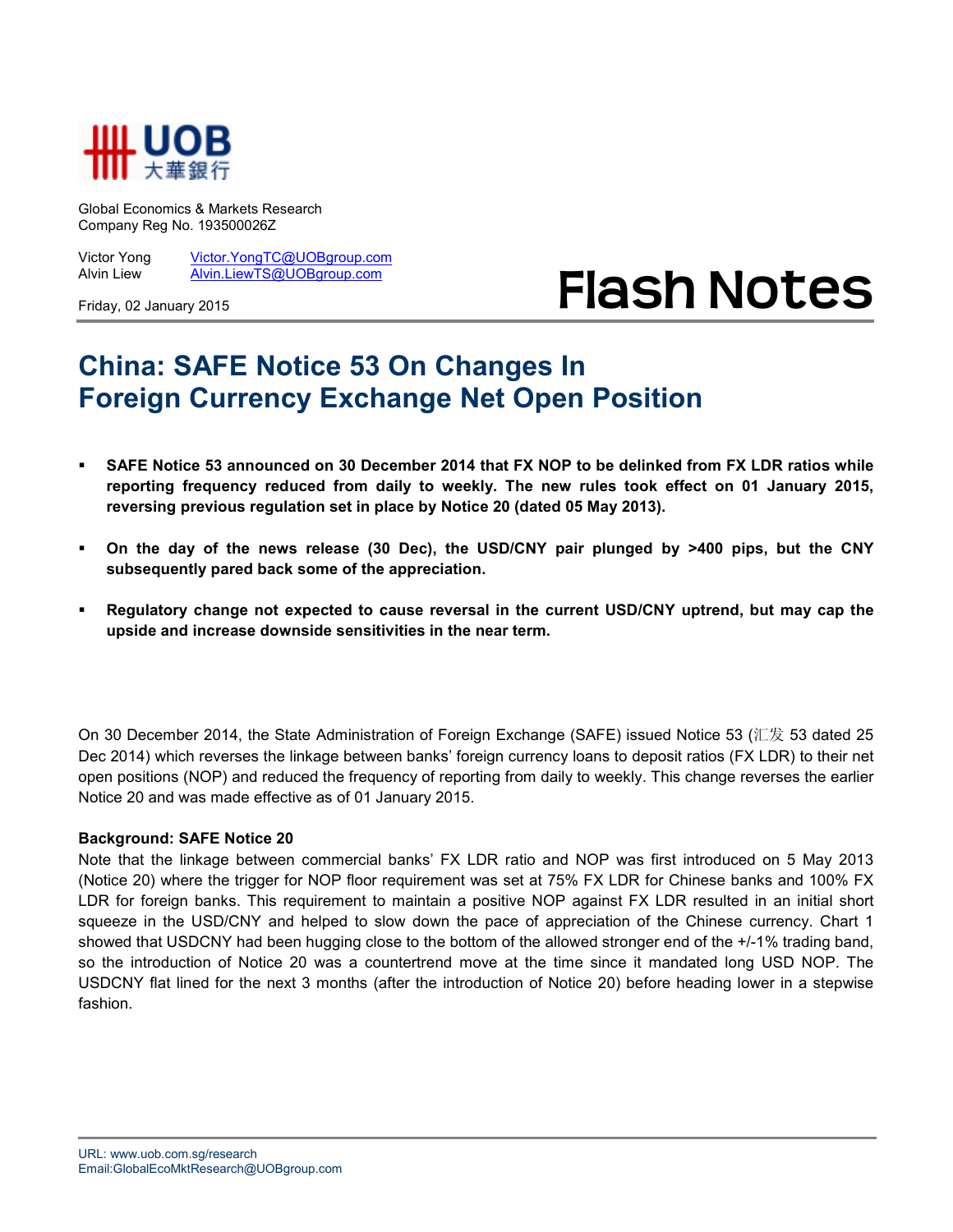

## **SAFE Delivers "Christmas Gift" To Banks With Notice 53**

SAFE's announcement of Notice 53 comes at the time where the recent weakness in the Chinese domestic economy has so far prompted one round of PBOC reference rate cut, and a number of targeted easing measures (including PBoC's easing of loan-to-deposit rules). These developments have weighed negatively on the prospect for CNY appreciation in the near term.

The delinking of NOP to FX LDR and the extension of reporting frequency to a weekly basis (as announced in Notice 53) is meant to encourage further bank lending activity by allowing more flexibility around how banks manage their foreign currency lending books. As seen in Chart 1, the introduction of Notice 20 helped to reduce the rate of appreciation in CNY and thus it is reasonable to expect that the reversal of Notice 20 with the introduction of Notice 53 to have an opposite impact (i.e. supportive of CNY gains). Indeed, this was the case as the USD/CNY slumped by more than 400pips from a high of 6.2351 (on 30 Dec 2014) to a low of 6.1915 (on 31 Dec 2014) when the news was made public on 30 December 2014. Some of the CNY gains subsequently were given back and it closed at 6.2046 in the last onshore trading session of the year 2014. The Chinese markets were closed on 1 and 2 January 2015 and the USD/CNH is currently trading higher at 6.2266 (as of 2 Jan 2015, 2:30pm Singapore time)

The USD/CNY pair shot higher in early 2014 as speculators betting on one-way appreciation in the CNY got flushed out due to a widening in the trading band from 1% to 2% on 17 March 2014. This widening signaled greater tolerance by PBOC for currency volatility. The CNY regained some ground subsequently, before it tumbled again in November 2014 due to the surprise PBOC interest rate cut and has since been drifting higher on expectations of further policy divergence between PBOC and FED. And while the Notice 53 gave a brief reprieve to the CNY weakness, we do not expect Notice 53 to change the dominant trend which at the moment argues for a higher USD/CNY. What we see as a more likely scenario is that Notice 53 may provide some cap on upside moves in USD/CNY. (See Chart 2)